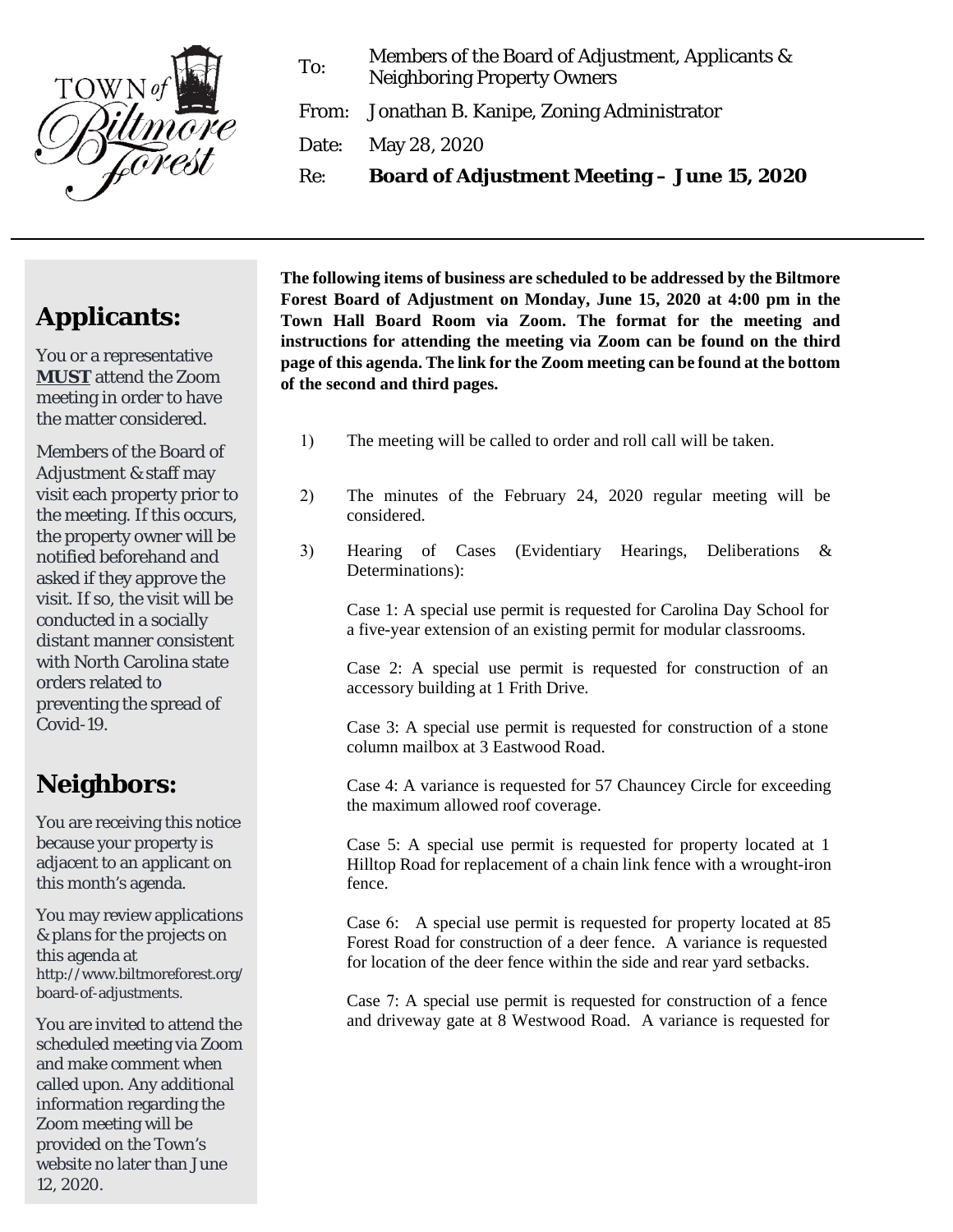location of the fence in the front yard setback, as well as extension of fencing to connect with fencing located in the setback.

Case 8: A review of required landscaping is requested for new house construction at 22 Cedarcliff Road.

Case 9: A special use permit is requested for construction of a detached garage at 28 Cedarcliff Road. A variance is requested for location of the garage in the side yard setback.

Case 10: A special use permit is requested for property located at 20 White Oak Road for accessory structures as part of a landscaping plan. A variance is requested for a parking area in the front yard setback and extension of the driveway into the side yard setback.

Case 11: A variance is requested for property located at 24 Ridgefield Place for construction of an attached garage in the front yard setback and for exceeding the maximum allowed roof coverage.

Case 12: A special use permit is requested for construction of raised rock garden/landscaping beds at 3 Cedar Chine Drive. A variance is requested for location of the raised rock garden/landscaping beds in the front yard setback.

4) Adjourn